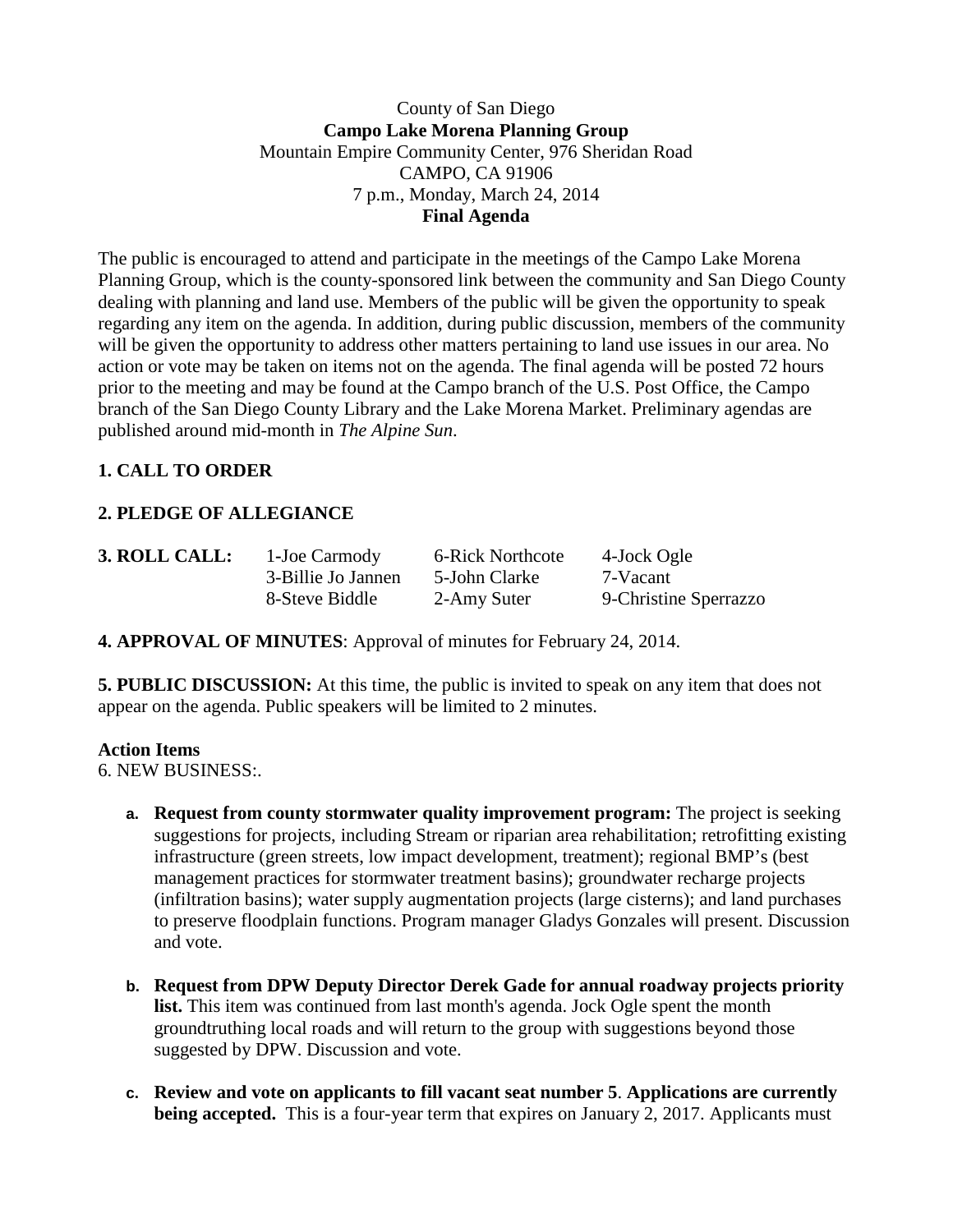reside and be registered to vote in the Campo Planning Group area. Please send applications to CLMPG Chairman Billie Jo Jannen, 28736 Highway 94, Unit 1, Campo, CA 91906, [jannen@inbox.com](mailto:campojoe@yahoo.com) or call 619-415-6298 for more information. Please send applications prior to the meeting, so it can be reviewed by the Registrar of Voters. Find applications here: http://www.sdcounty.ca.gov/pds/docs/Planning-Sponsor\_Group\_Application.pdf

#### **7. OLD BUSINESS:**

**a. Standing Subcommittee reports: Groundwater, John Clarke; Sewer and Septic, Joe Carmody; Community Economic Impacts, Steven Biddle; Traffic and Public Safety, Jock Ogle.**

### **8. CORRESPONDENCE AND ANNOUNCEMENTS**

- **a. The Star Ranch vesting and landscape architecture maps** will be available for public perusal at all of our meetings. The map package consists of 23 pages of full-sized maps.
- **b. Agenda for March 14 meeting of San Diego County Traffic Advisory Committee**: No items relating to local roads. (forwarded to group)
- **c. Memo from Land Use Performance Review Committee to BOS.** This topic was discussed at our February 24 meeting and presents some concerns that the LDPR is seeking to revisit some elements of the Red Tape Committee. (forwarded to group)
- **d. Complaint file with CPUC by Backcountry Against Dumps vs. SDG&E's Ecosubstation water use plan:** The complaint alleges that at least three of SDG&E's identified sources of water – the Live Oak Springs Water Company, the City of San Diego, and groundwater from the Campo Indian Reservation – are either unconfirmed or entirely unavailable, and that the Jacumba Community Service District cannot meet the project's remaining construction water supply needs. The complaint requests that the project be required to file a new water use plan for the 90 million gallons of water it requires. (forwarded to group)
- **e. Letter from Diane Richards with updated information on status of septic field and proposed driveway relocation of Freedom Ranch expansion project.** The group was told that that the driveway could not be relocated away from Richard's driveway because the septic was already approved by DEH and could not be placed elsewhere. According to county staff, this is not the case. (forwarded to group)
- **f. State drought relief bill SB 103.** The bill includes funding for groundwater investigations in several places. (attachment emailed to group)
- *g.* **The Governor's office has issued a drought relief toolkit, located at http://www.opr.ca.gov/docs/Local\_Government\_Drought\_Toolkit\_March\_10\_2014. pdf.** The kit says the state wants to be notified if local jurisdictions aren't keeping track of wells that have gone dry, stating: "While historically these individual wells and small systems have been under county jurisdiction, the State has established an interagency workgroup on domestic wells to better understand the situation. We will provide an